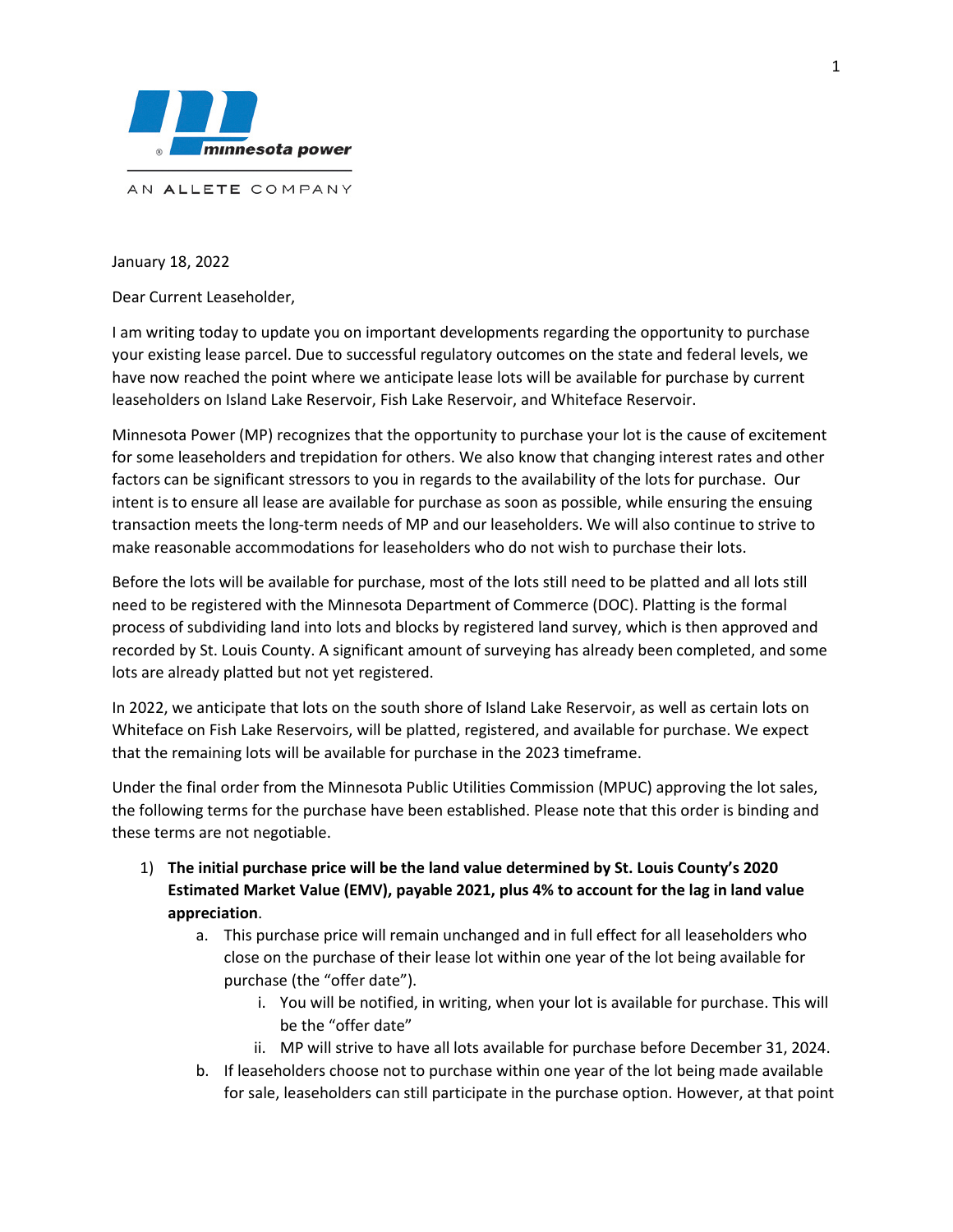

AN ALLETE COMPANY

the purchase price will revert to the most current finalized EMV (the 4% additional fee will no longer apply; however, EMVs may be higher at that time).

- c. Real estate taxes will continue to be your responsibility.
- d. Leaseholders are required to continue to pay a prorated portion of their lease rents through the date of closing.
- 2) **The offer extends only to leaseholders with an active lease**. There are no auctions for active leases. Leases will continue to be honored throughout the term of their lease.
	- a. Leaseholders will have up to one year following lease termination to close on their purchase.
	- b. Leaseholders are free to sell their personal property and buildings at any time during their lease, extending to one year past the lease expiration date, on the open real estate market. However, the buyer must purchase the land directly from MP at the thencurrent EMV.
	- c. If you fail to purchase your lot or arrange for an outside purchase within one year of lease expiration, MP will assume ownership of your buildings and personal property and sell the lot and personal property on the open market. MP will retain the proceeds from the sale and return only the value of the buildings and personal properties, with said value based on the then-current EMV, to the former leaseholder.
	- d. Existing leases expiring in the 2023 timeframe can be renewed for five years, up to February 1, 2028.
	- e. None of the leases eligible for purchase will be available to lease after February 1, 2046.
- **3) Those leaseholders who 1) directly paid MP an upfront payment to secure their lease, and 2) who choose to purchase their lot before December 31, 2024, will have the purchase price discounted accordingly:**
	- a. The amount discounted is a prorated amount based on the upfront payment amount and the time remaining on the original lease. For example, if a \$10,000 upfront payment was made to MP to secure the current lease, and the lease is halfway through the term, the leaseholder would be eligible for up to a \$5,000 discount.
	- b. The amount is limited to no more than 5% of the most current finalized EMV. Using the example above, if the most current finalized EMV for the land was \$80,000, the leaseholder would be eligible for a \$4,000 discount off the purchase price, not \$5,000.
	- c. Your MP representative will notify you, in writing, when your lot is available for purchase. This will be the "offer date".
	- d. For sales offers after December 31, 2024, Minnesota Power may not offer refunds for any upfront payments made by the leaseholder unless there are extraordinary circumstances.